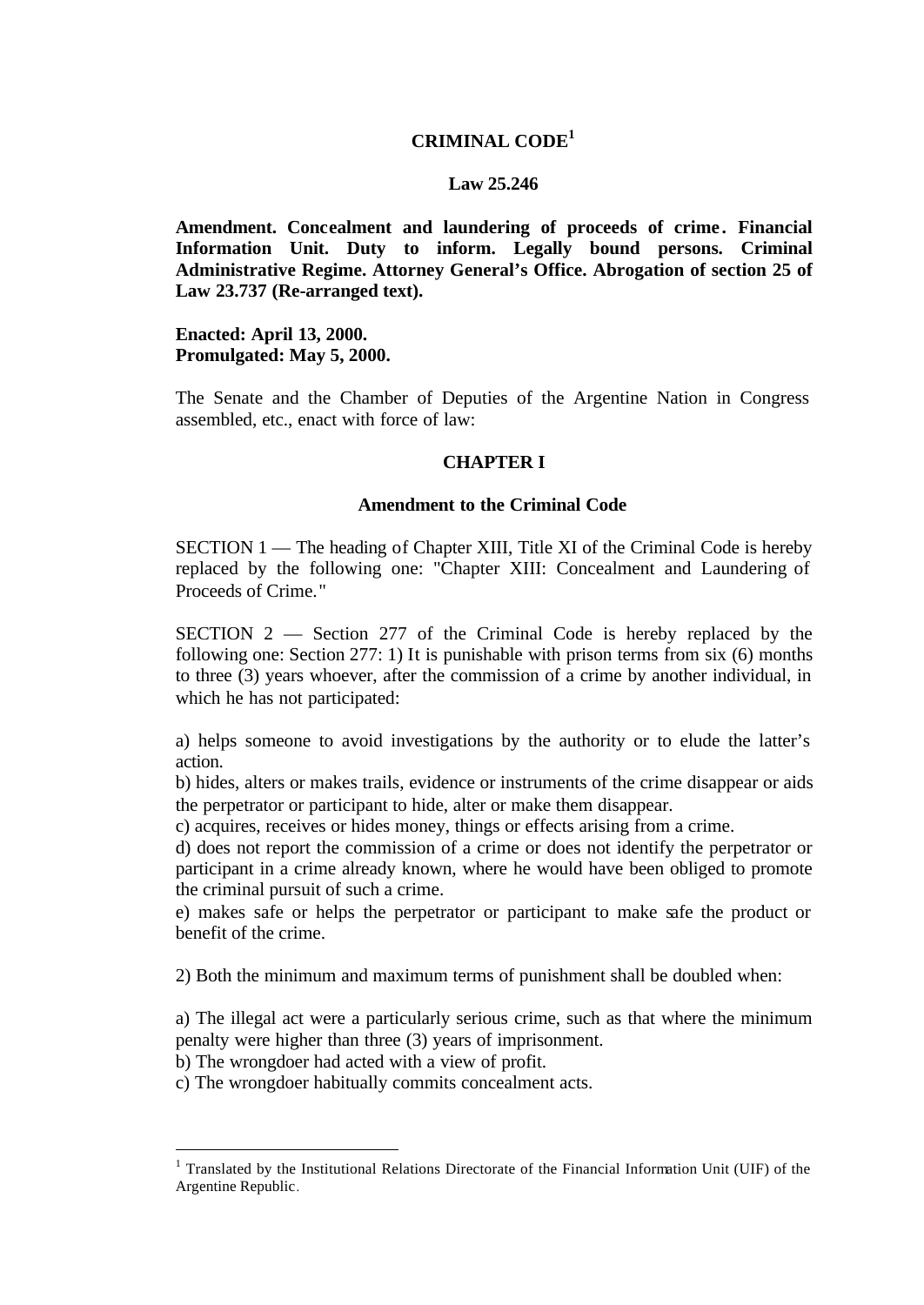The increase in the amount of punishment provided for in this subsection shall be applied only once, even though more than one of the qualifying circumstances come together. In this case, the court may take into account the plurality of causes at the moment of applying the punishment.

3) The individual who had acted in favor of his/her spouse, or of a relative within the fourth degree of consanguinity or the second degree of affinity, or of a close friend or person to whom he/she owed special gratitude shall be exempt from criminal liability. The exemption shall not apply in the cases provided for in the preceding subsections 1 e) and 2 b).

SECTION 3 —Section 278 of the Criminal Code is replaced by the following one:

Section 278: 1) a) Whoever converts, transfers, manages, sells, encumbers or applies in any other way money or another kind of goods arising from a crime in which he has not participated, with the possible consequence that the original goods or the substitutes thereof appear to come from a lawful source, provided that their value be over fifty thousand pesos (\$ 50,000), whether through only one act or by the repetition of various interrelated acts, shall be punished with two to ten years' imprisonment and a fine of two to ten times the amount of the operations made; b) The minimum punishment shall be five (5) years of imprisonment when the wrongdoer carries out the act on a regular basis or as a member of an association or gang organized with the aim of continuously committing acts of a similar nature; c) If the value of the goods does not exceed the sum indicated in this subsection, letter a, the wrongdoer shall be punished, in such a case, according to the rules established by section 277;

2) The individual who receives money or other goods from a criminal source with the purpose of applying them to an operation making them appear to be from a lawful source shall be punished according to the provisions of section 277;

3) The goods referred to in subsections 1, 2 or 3 of this section may be confiscated.

SECTION 4º —Section 279 of the Criminal Code is replaced by the following one:

Section 279: 1. Should the scale of punishment established for the preceding crime be lower than that established in the provisions of this Chapter, the scale of punishment corresponding to the preceding crime shall be applicable to the case;

2. In the event the preceding crime were not punishable with imprisonment, its concealment shall be punished with a fine of one thousand pesos (\$ 1,000) to twenty thousand pesos (\$ 20,000) or the scale of punishment corresponding to the preceding crime, should the latter be lower;

3. When the party committing some of the acts described in section 277, subsections 1 or 2, or in section 278, subsection 1, were a public officer who had committed the act in the course of his duties, a special disqualification of three (3) to ten (10) years shall also be applied. The same penalty shall be applied to whoever had acted in the practice of a profession or trade requiring a special qualification;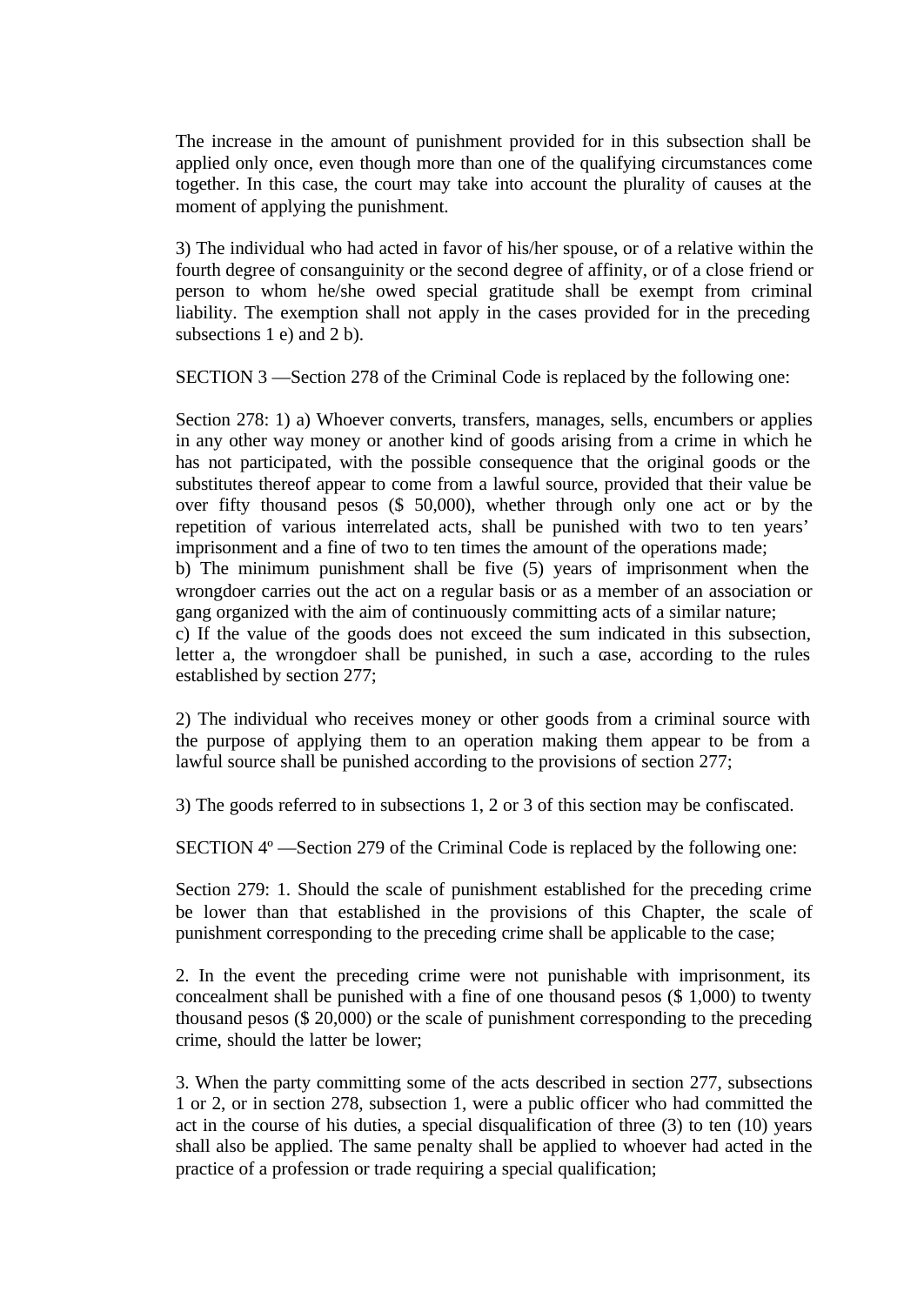4. The provisions of this Chapter shall govern even though the above-mentioned crime had been committed beyond the special scope of application of this Code, as long as the aforementioned act be punishable at the place where it was committed.

# **CHAPTER II**

#### **Financial Information Unit**

SECTION 5 — A Financial Information Unit (FIU) which shall have functional autarchy under the jurisdiction of the Ministry of Justice and Human Rights of the Nation, and shall be ruled by the provisions of this law is hereby created.

SECTION 6 — The Financial Information Unit shall be in charge of the analysis, handling and transmission of information with the purpose of preventing the laundering of assets arising from:

a) Crimes related to drug trafficking and trade (Law 23.737);

b) Crimes related to gunrunning (Law 22.415);

c) Crimes related to the activities of an aggravated unlawful association under the terms of section 210 bis of the Criminal Code;

d) Illegal acts committed by unlawful associations (section 210 of the Criminal Code) organized to commit crimes for political or racial purposes;

e) Crimes of fraud against the Public Administration (section 174 subsection 5 of the Criminal Code);

f) Crimes against the Public Administration as established by Chapters VI, VII, IX and IX bis, Title XI, Book Two of the Criminal Code;

g) Crimes related to the prostitution of minors and child pornography as established by sections 125, 125 bis, 127 bis and 128 of the Criminal Code.

SECTION 7 — The Financial Information Unit shall be domiciled in the Capital City of the Republic of Argentina and may establish regional agencies in the rest of the country.

 $SECTION 8$  — The Financial Information Unit shall be made up by eleven  $(11)$ members, as follows:

a) An officer from the Central Bank of the Republic of Argentina;

b) An officer from the Federal Administration of Public Revenue;

c) An officer from the National Securities Exchange Commission;

d) An expert in matters related to the laundering of assets from the Secretariat of Programming for the Prevention of Drug Addiction and Fight against Drug Trafficking under the Presidency of the Nation;

e) An officer from the Ministry of Justice and Human Rights of the Nation;

f) An officer from the Ministry of Economy of the Nation;

g) Five (5) experts in financial, criminal and other matters related to the purpose of this law.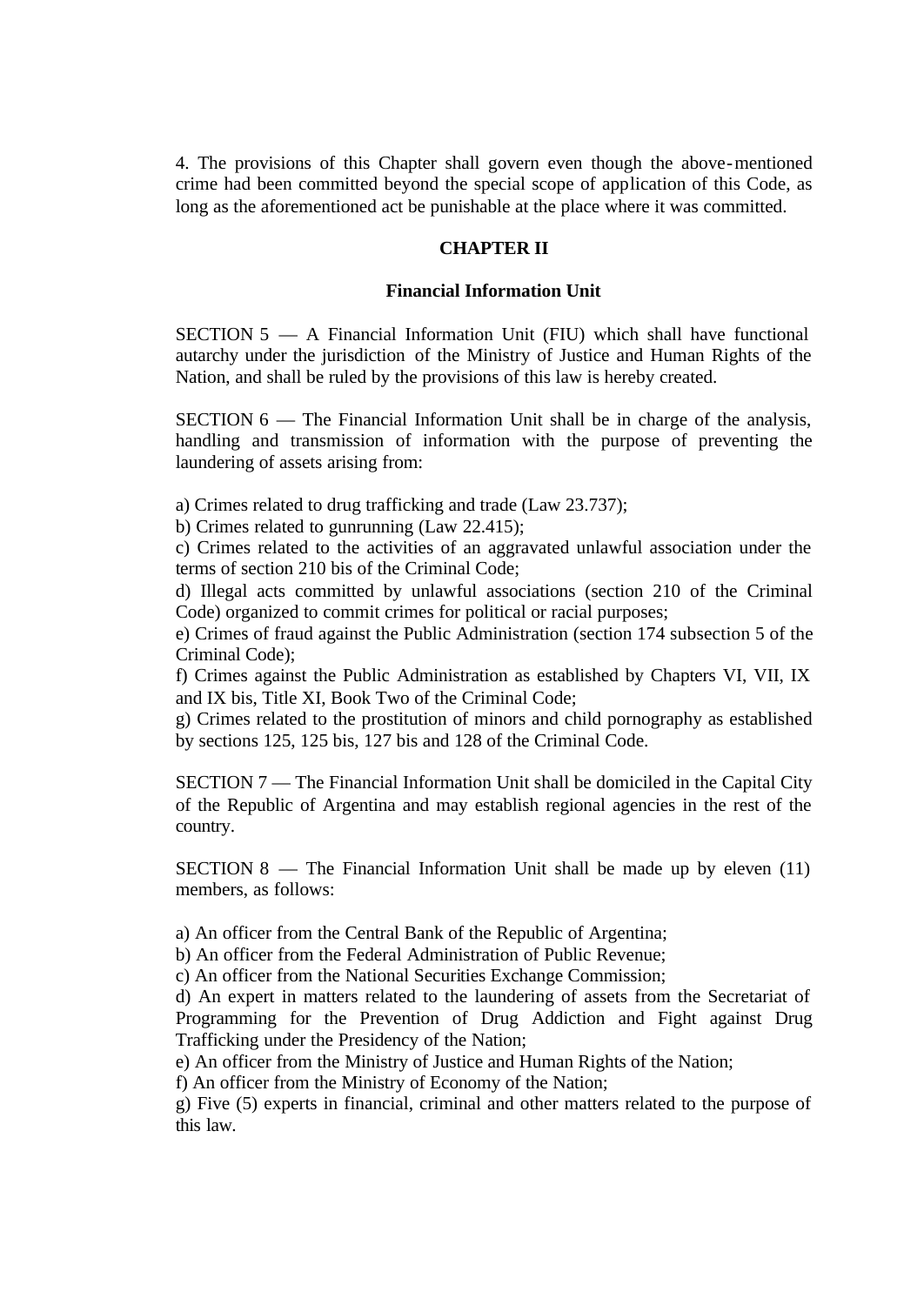The officers mentioned in subsections a), b), c), d), e) and f) shall be selected by means of an internal process at each agency. The result of the selection shall be referred to the National Executive Branch as a binding proposal for the purpose of the pertinent appointment.

The experts mentioned in subsection g) shall be selected through a public process involving competitive examinations and interviews by an ad-hoc commission which shall be made up as follows:

1. Two members from the Council of the Judiciary, selected by their peers, with a majority vote of two thirds;

2. Two officers from the Attorney General's Office selected by the General Attorney of the Nation;

3. One member of the Central Bank's Board, selected by his peers, with a majority vote of two thirds;

4. One member appointed by the Ministry of Justice and Human Rights;

5. One member appointed by the National Securities Exchange Commission;

6. One member appointed by the Ministry of Economy.

Once the public selection process of competitive examinations and interviews is completed, the result thereof shall be referred to the National Executive Branch as a binding proposal for the purpose of the pertinent appointment.

SECTION 9 — The selection of the above-mentioned experts shall comply with the following guidelines:

a) The candidates shall be selected by means of a public process involving competitive examinations and interviews. The ad-hoc Commission shall call the contest by publishing the dates of examinations and general conditions thereof for five days in the Official Gazette, two newspapers circulated throughout the country and a newspaper circulated in each province;

b) The evaluation criteria and mechanisms as well as the background to be taken in consideration shall be previously determined;

c) The names of applicants who pass the examinations, which shall evaluate both theoretical and practical knowledge, shall be published for five days in the same media specified in subsection a). They shall remain subject to challenge by any citizen, group of citizens, intermediate entities or corporations for a term of sixty calendar days after the last publication.

The ad-hoc commission shall include the rules governing challenges in its public selection process regulations.

SECTION 10. — The members of the Financial Information Unit shall have a fulltime commitment to their duties, and they shall be under the incompatibilities and/or obligations established by law for public officers, being precluded from engaging in the activities specified by the regulation in each case and/or from having any interest in them for two years after termination of duties.

They shall hold office for four years. This term may be renewed indefinitely.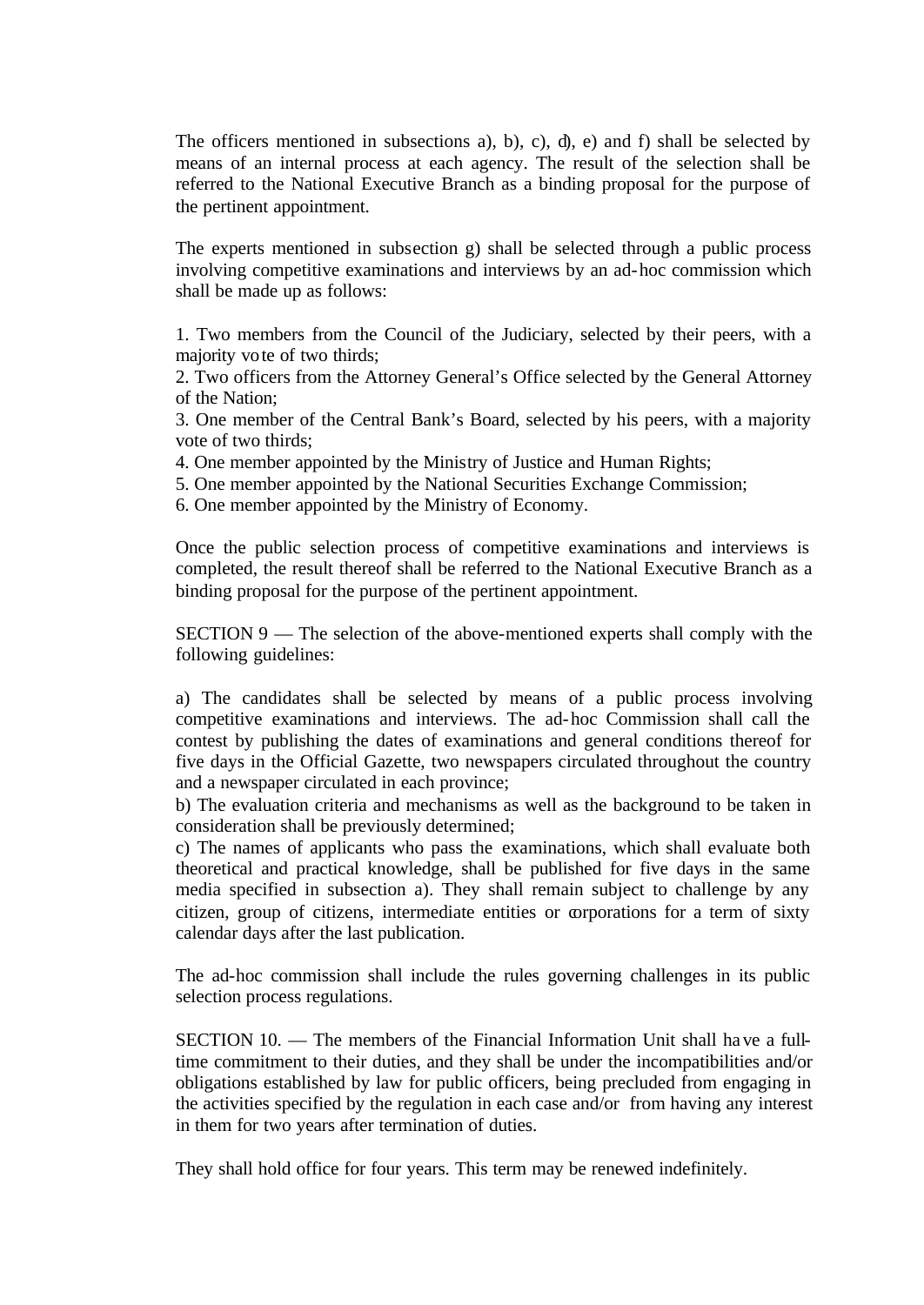They may be removed from their posts in case of bad performance of duties, gross negligence, commission of intentional crimes of any kind or due to a physical or moral disability occurring after their incorporation. The removal procedure shall be under the responsibility of a Prosecution Court created by this law.

Such Court shall be made up by three members, former judges, selected by random drawing by the Ministry of Justice and Human Rights. Participation in this Court shall be compulsory.

The procedure before this Court shall be governed by the regulation which shall comply with the due process of law and defense in trial principles.

SECTION 11. — The following requirements shall be complied with in order to be a member of the Financial Information Unit:

1. To have a university degree, preferably in Law or in disciplines related to the Economic Sciences or to the Computer Sciences.

2. To have technical and professional background related to the subject matter of this law;

3. Not to be engaged or to have been engaged in the year immediately preceding that of the appointment or to have any interest in the activities established in each case by the regulation.

SECTION 12. — The Financial Information Unit shall have the support of liaison officers appointed by the holders of the Ministry of Justice and Human Rights and of Foreign Affairs, International Commerce and Worship, the Secretariat of Programming for the Prevention of Drug Addiction and Fight against Drug Trafficking, the Central Bank of the Republic of Argentina, the Federal Administration of Public Revenue, the Public Registries of Commerce or similar entities in the Provinces, the National Securities Exchange Commission, and the Superintendency of Insurance Underwriters of the Nation.

The Financial Information Unit may request other members of the National or Provincial Public Administration for the appointment of liaison officers when it deems it appropriate.

The duty of these liaison officers shall be the consultation and coordination of the activities carried out by the Financial Information Unit with those of the agencies where they come from.

SECTION 13. — The Financial Information Unit shall:

1. receive, request and file the information referred to in section 21 hereof;

2. arrange and conduct the analysis of acts, activities and operations that according to the provisions of this law may amount to legalization of assets from unlawful acts as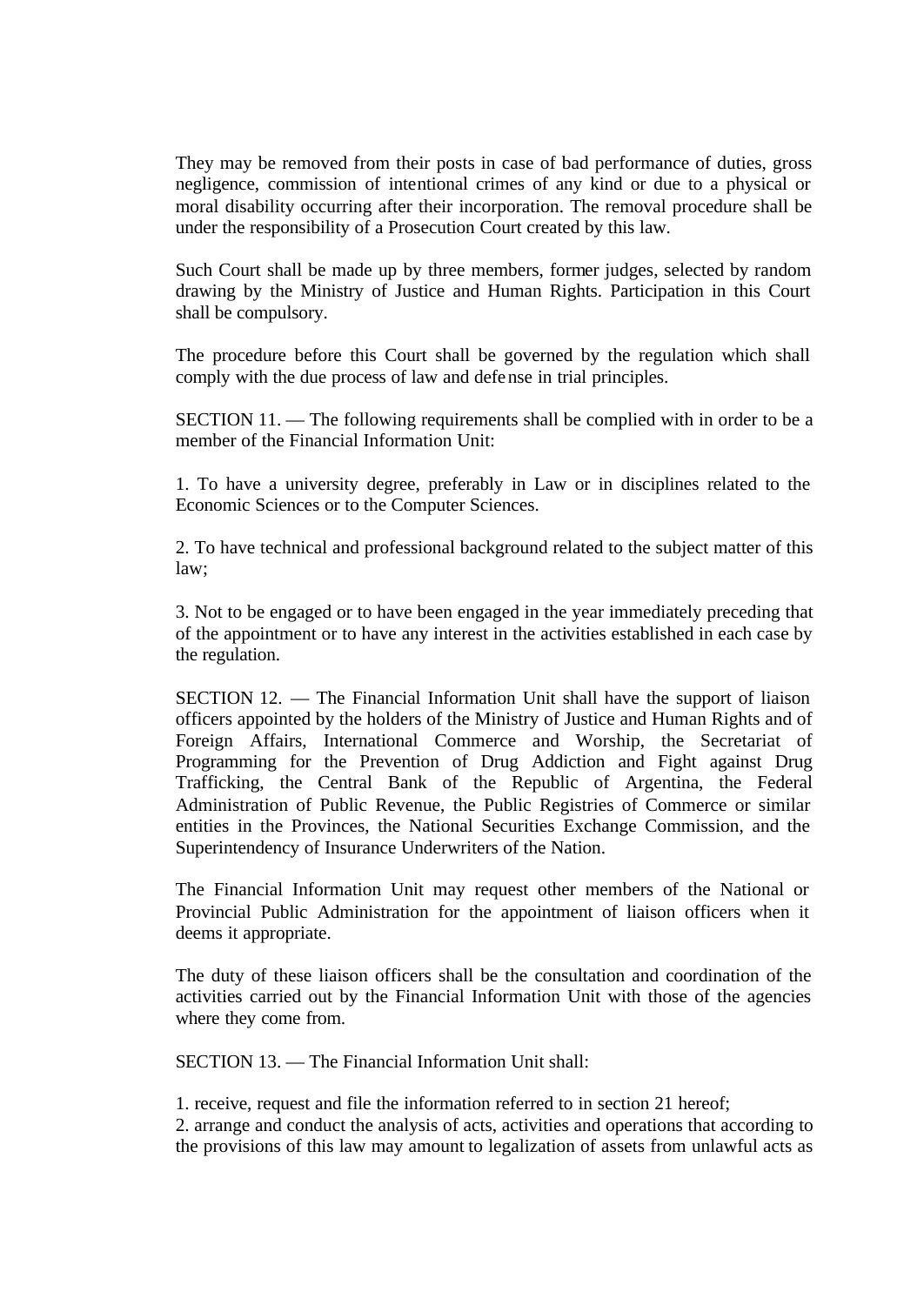established by section 6 hereof and, if pertinent, shall put the elements of conviction obtained at the disposal of the Attorney General's Office for its pertinent actions; 3. collaborate with the judicial organs and the Attorney General's Office (for the pertinent actions) in the criminal prosecution of the crimes punished by this law; 4. issue its internal regulation for which purpose the vote of two thirds of the totality of members shall be required.

SECTION 14. — The Financial Information Unit shall be empowered to:

1. request for reports, documents, background information and any other element it considers useful for the fulfillment of its duties, from any public agency, whether national, provincial or local, and from natural or artificial persons, whether public or private, all of whom shall have the obligation to deliver them within the term established, under warning of penalty.

In the cases where the Financial Information Unit were imposed provisions establishing the confidentiality of the information requested, it may in each case require authorization by the competent judge of the place where the information must be supplied or of the domicile of the Financial Information Unit at the latter's option;

2. receive voluntary declarations;

3. require the collaboration of all the information services of the State, which shall be bound to render it under the terms of sections 398 and 399 of the Code of Civil and Commercial Procedure of the Nation;

4. act at any place of the Republic of Argentina in compliance with the duties established hereby;

5. request from the Attorney General's Office to ask the competent judge to resolve on the suspension, for the term he determines, of the performance of any operation or act previously informed according to subsection b) of section 21 or any other act linked to it, before its performance, when suspicious activities are investigated and there are serious indications that they are related to the laundering of proceeds from any of the crimes provided for in section 6 of this law. The appeal of this measure shall only be granted with no stay of decision.

6. ask the Attorney General's Office to request from the competent judge the search of public or private places, the personal search and the seizure of documentation or elements useful for the investigation. To ask the Attorney General's Office to provide the necessary legal means to obtain information from any source or origin;

7. arrange the implementation of internal control systems for the persons referred to in section 20, in the cases and ways determined by the regulation;

8. apply the penalties established by Chapter IV hereof, guaranteeing the due process of law;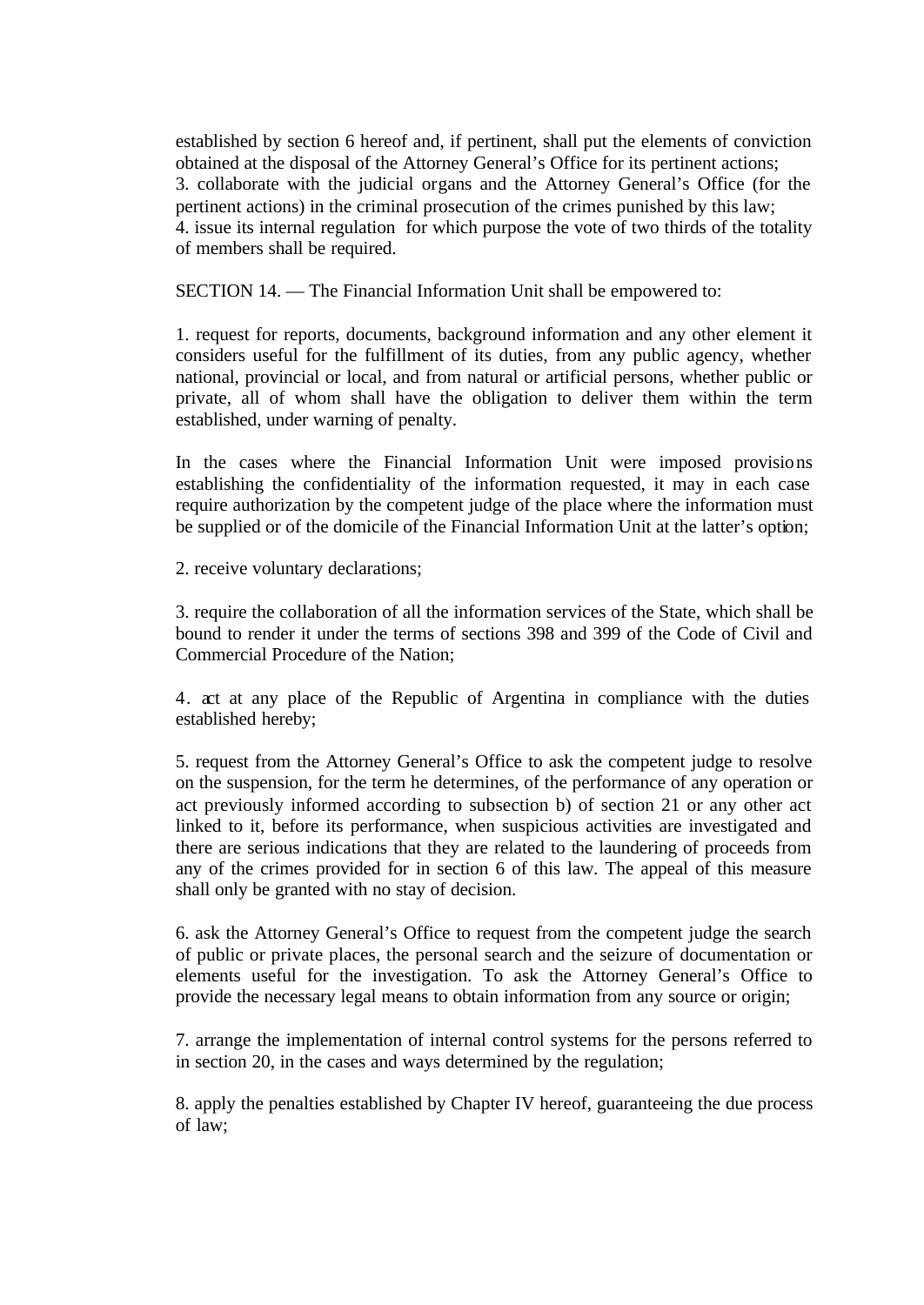9. organize and administer files and information related to the activity of the Financial Information Unit itself or data obtained in the exercise of its duties for the retrieval of information linked to its mission, being able to enter into agreements and contracts with national, international, and foreign agencies in order to become a part of information networks of such nature, on condition of a necessary and effective reciprocity;

10. issue guidelines and instructions to be complied with and implemented by the persons bound by this law, after consultation with the specific control agencies.

SECTION 15. — The Financial Information Unit shall be subject to the following obligations:

1. To submit an annual report of its activities to the Honorable Congress of the Nation.

2. To appear before the committees of the Honorable Congress of the Nation every time they so require and issue the reports, opinions and advice requested by them.

3. To create the Sole Registry of Information with the databases of the agencies bound to provide them and with the information received on account of its activity.

SECTION 16. — The Financial Information Unit shall hold full meetings at least four times a month in the way established by the internal regulation. The quorum to hold meetings shall be of six members, who shall adopt the decisions by absolute majority of members present, except in the cases where this law requires a special majority.

SECTION 17. — The Financial Information Unit shall receive information and shall not disclose the identity of the persons compelled to inform. The obligation to keep their identity undisclosed shall cease when a report is filed before the Attorney General's Office.

Those persons alien to the public sector and not subject to the obligation to inform provided for in section 20 hereof may file reports before the Financial Information Unit.

SECTION 18. — The compliance in good faith with the obligation to inform shall give rise to no civil, commercial, labor, criminal, administrative or any other kind of liability whatsoever.

SECTION 19. — Where from the information given or the analysis made by the Financial Information Unit sufficient elements of conviction exist to suspect that one of the crimes defined in this law has been committed, the Attorney General's Office shall be immediately informed of the situation so that it may bring the pertinent criminal prosecution.

# **CHAPTER III**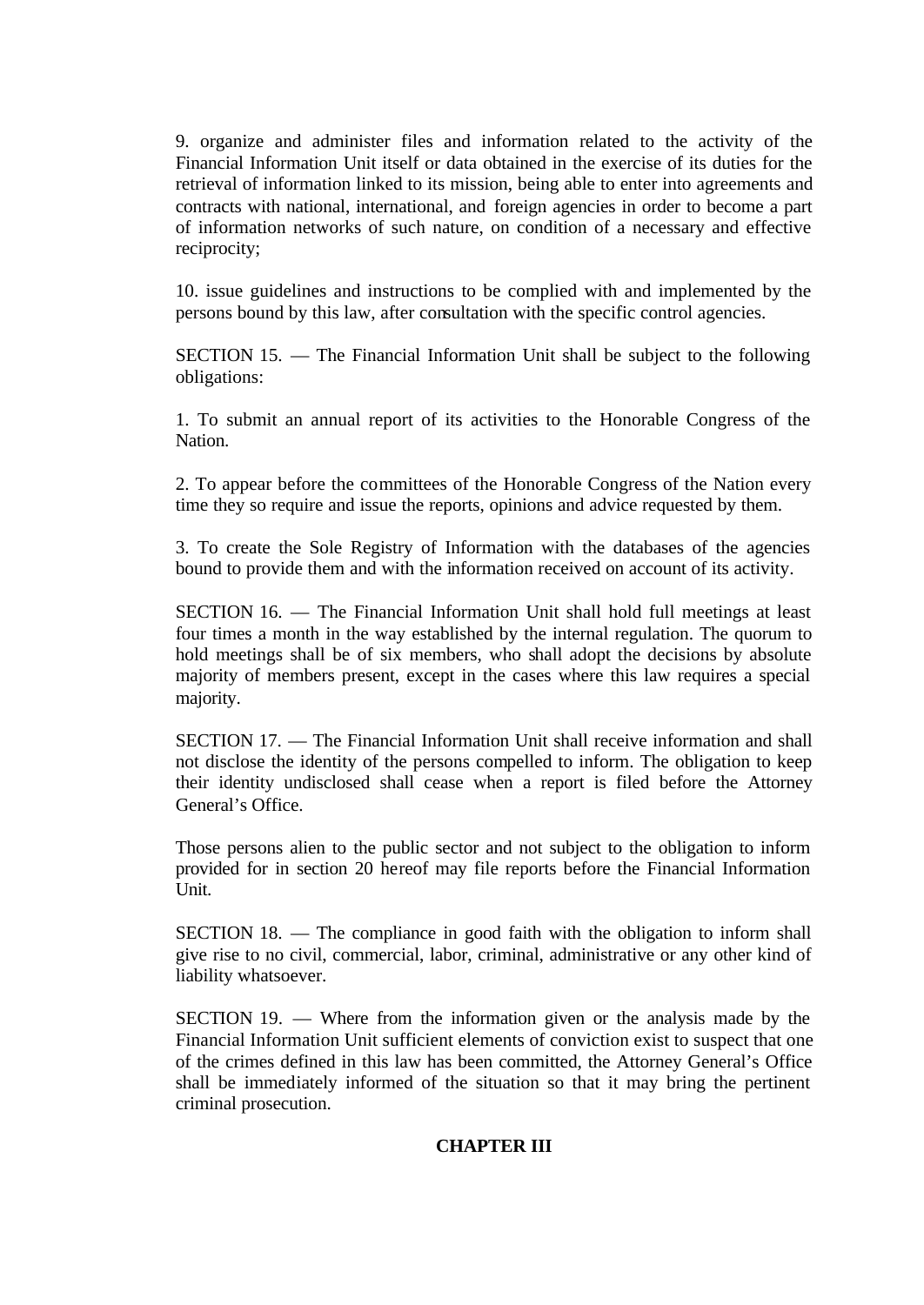# **Duty to inform. Legally bound persons**

SECTION 20. — The following persons and entities have the obligation to inform the Financial Information Unit under the terms of section 21 hereof:

1. Financial entities under the terms of Law 21.526, as amended; and pension and retirement fund administrators;

2. Entities under the terms of Law 18.924, as amended, and natural and artificial persons authorized by the Central Bank to operate in the purchase and sale of currency in the form of cash money or cheques drawn in foreign currency, or by means of credit or debit cards or in the transfer of funds within the national territory and abroad;

3. Natural or artificial persons whose habitual activity be games of chance;

4. Stock exchange agents and companies, companies managing mutual investment funds, over-the-counter market agents, and all those stock brokers engaged in the purchase, lease or borrowing of securities operating in the field of stock exchanges with or without markets attached to them:

5. Stock brokers registered with futures and options markets whichever their purpose may be;

6. Public Registries of Commerce, representative agencies for the Surveillance and Control of Corporations, Real Estate Registries, Registries of Motor Vehicles and Registries of Chattel Mortgages;

7. Natural and artificial persons devoted to the purchase and sale of works of art, antiques or other sumptuary assets, philatelic or numismatic investments, or to the export, import, manufacturing or industrialization of jewels or assets made with precious metals or stones;

8. Insurance companies;

9. Companies issuing traveler's cheques or operating with credit or debit cards;

10. Companies devoted to the transportation of monies or other valuable assets;

11. Companies or concessionaires rendering postal services carrying out money draft operations or transportation of different types of currency or notes;

12. Notaries Public;

13. Entities included in section 9 of Law 22.315;

14. Natural or artificial persons registered with the registries established in section 23 subsection t) of the Customs Code (Law 22.415, as amended).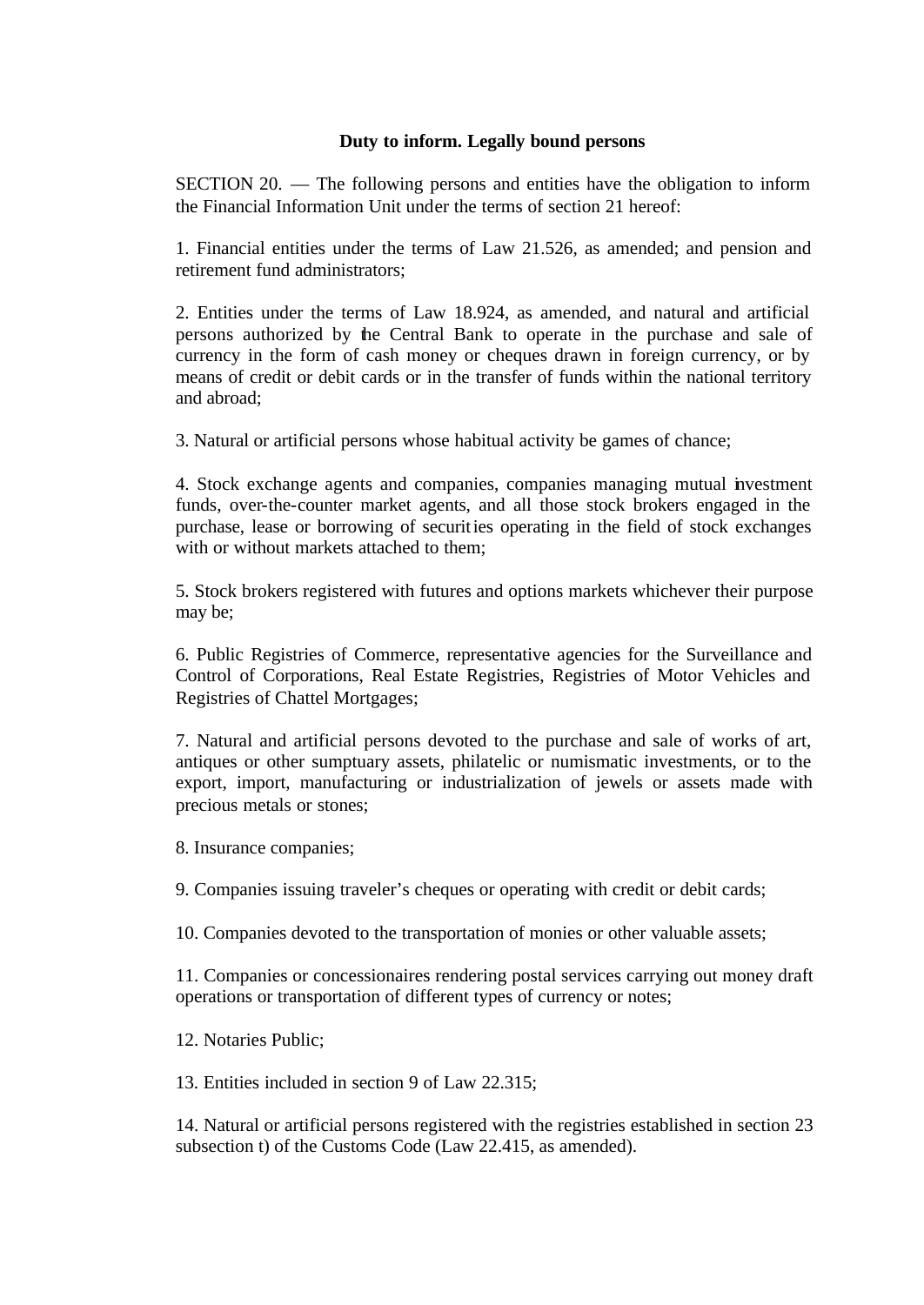15. Public Administration agencies and decentralized and/or autarchic entities exercising regulatory, control, supervisory and/or superintendency functions over economic activities and/or legal transactions and/or over holders of rights, whether individual or collective: the Central Bank of the Republic of Argentina, the Federal Administration of Public Revenue, the Superintendency of Underwriters of the Nation, the National Securities Exchange Commission and the General Superintendency of Corporations;

16. Producers, insurance advisors, agents, brokers, experts and insurance adjusters whose activities are governed by Laws 20.091 and 22.400, as amended, and their concordant and supplementary rules;

17. Licensed professionals whose activities are regulated by the Professional Councils of Economic Sciences, except when they act in defense in trial;

18. Also all artificial persons who receive donations or contributions by third parties have the duty to inform.

Legal provisions regarding banking, tax or professional secrecy, or confidentiality commitments established by law or by contract shall not be applicable or invoked by those persons who have the duty to inform under this law, when the requirement to inform be formulated by a competent judge at the place where the information must be provided or at the domicile of the Financial Information Unit, at the latter's option, or by any competent court with foundation on this law.

SECTION 21. — Those persons mentioned in the preceding section shall be subject to the following obligations:

a. To obtain from clients, requiring parties or contributors, documents irrefutably evidencing their identity, legal status, domicile and other data to be specified in each case in order to carry out any type of activity included in their purpose. However, such obligation may be omitted when the amounts be lower than the minimum established in the pertinent circular letter.

When clients, requiring parties or contributors act on behalf of third parties, the necessary steps shall be taken in order to identify their principals.

Every information shall be filed for the term and according to the guidelines established by the Financial Information Unit;

b. To inform of any suspicious event or operation independently of the amount thereof. For the purposes of this law, suspicious operations are those transactions that, according to uses and customs related to the field involved, as well as to the experience and competence of the persons who have the duty to inform, are unusual, have no economic or legal justification or are unusually or unjustifiably complex, whether performed on a single occasion or repeatedly. The Financial Information Unit shall establish, by means of objective guidelines, the ways, occasions and limits to the fulfillment of this obligation for each category of obligor and type of activity;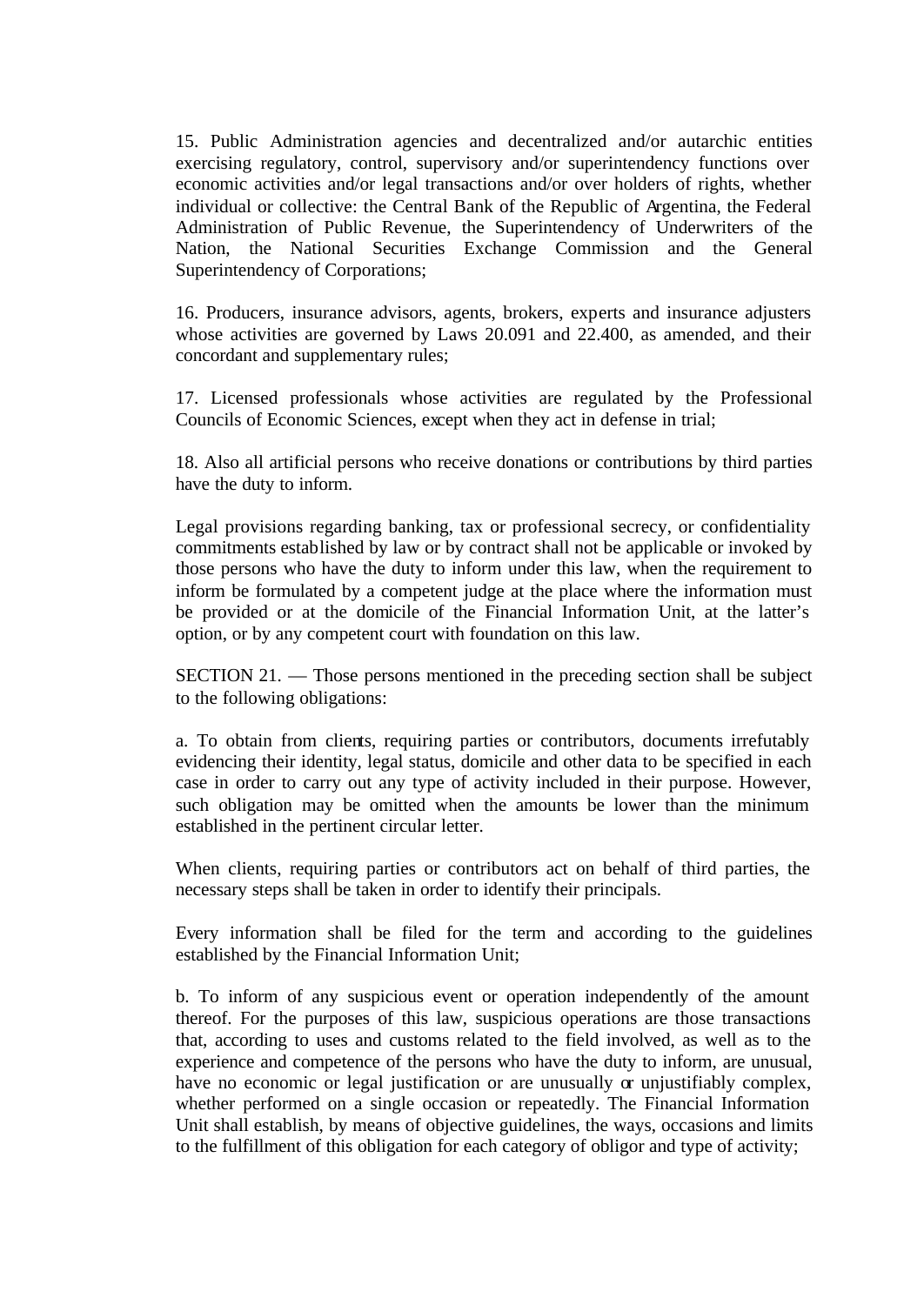c. To abstain from revealing to clients or to third parties the proceedings which are being carried out in fulfillment of this law.

SECTION 22. — Officers and employees at the Financial Information Unit shall be bound to keep in secret all the information received due to their position, as well as the tasks of intelligence developed as a consequence thereof. The same duty of confidentiality is valid for the persons or entities bound by this law to provide data to the Financial Information Unit.

The officer or employee at the Financial Information Unit, as well as those persons who by themselves or on behalf of another reveal the confidential information outside the purview of the Financial Information Unit, shall be punished with six months to three years of imprisonment.

## **CHAPTER IV**

## **Criminal Administrative Regime**

### SECTION 23. —

1. Any corporation the organ or executive body of which had applied assets from a criminal source with the possible consequence of making them appear from a lawful source, in the sense of section 278, subsection 1) of the Criminal Code, shall be punished with a fine of two (2) to 10 (ten) times the value of the assets which are the subject matter of the crime. The crime shall be configured when the limit value established by such provision is exceeded, even though the different particular facts, linked among them, exceeding as a whole such limit, had been committed by different natural persons, with no prior agreement among them, and that for such reason, cannot be subject to criminal prosecution;

2. Where the same fact had been committed with recklessness or gross negligence by the organ or executive body of a corporation or by several organs or executive bodies thereof, the fine to be applied to the corporation shall be twenty per cent (20%) to sixty per cent (60%) of the value of the assets involved in the crime;

3. When the organ or executive body of a corporation had in such capacity committed the crime referred to in section 22 hereof, the corporation shall be fined in an amount from ten thousand pesos (\$ 10,000) to one hundred thousand pesos (\$ 100,000).

### SECTION 24. —

1. The organ or executive body of a corporation or the natural person who does not comply with the duty to inform to the Financial Information Unit created by this law shall be punished with a fine of one to ten times the total value of the assets or operation to which the violation is related, provided that the act does not constitute a more serious crime.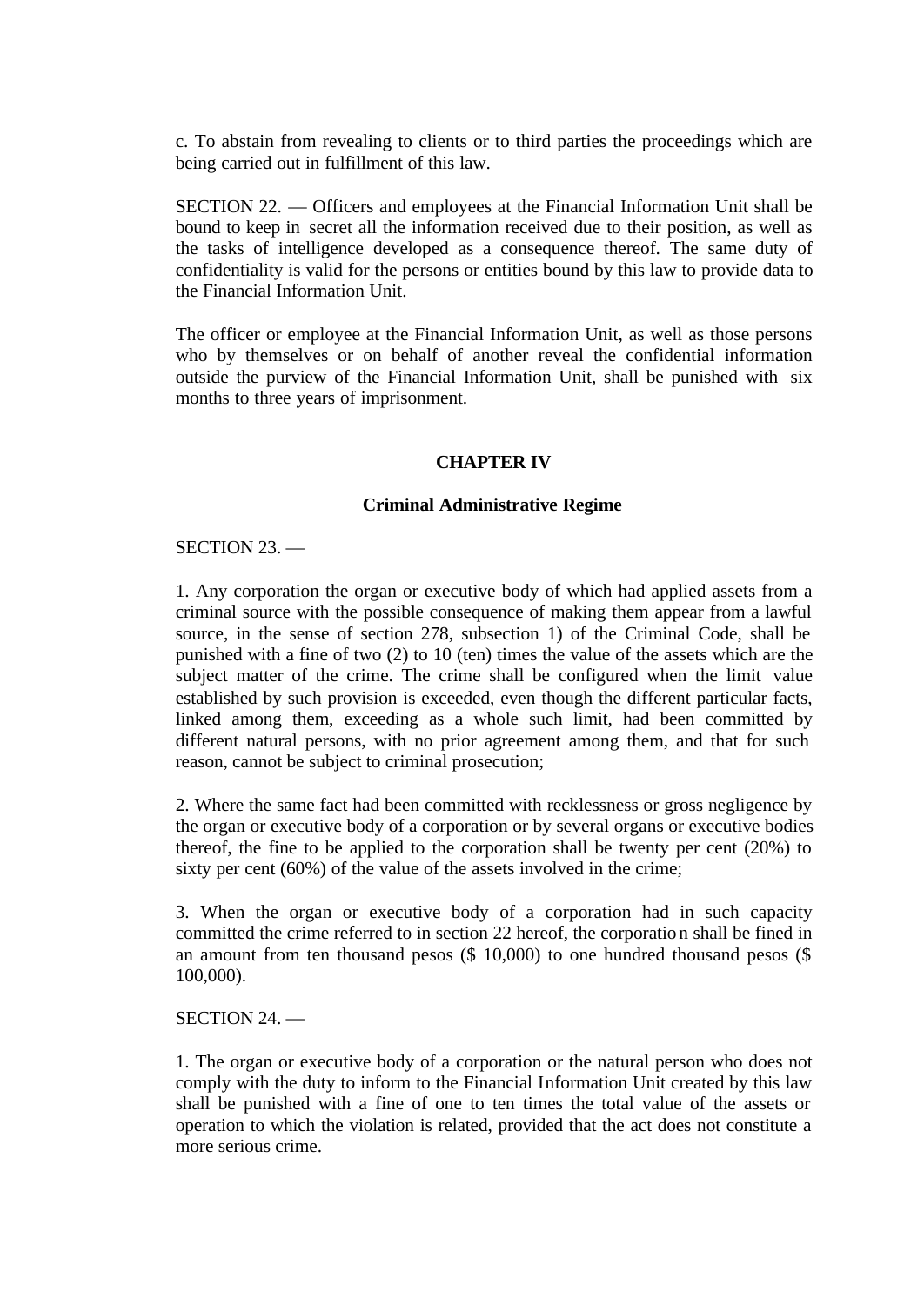2. The same punishment shall be applied to the corporation where the offender works.

3. When the actual value of the assets cannot be established, the fine will be from ten thousand pesos (\$ 10,000) to one hundred thousand pesos (\$ 100,000).

SECTION 25. — The resolutions of the Financial Information Unit provided for in this chapter may be appealed before the Courts of Claims, the provisions of Law 19549 on Administrative Procedure being applicable.

SECTION 26. — The relations between the resolution in the criminal case and the proceedings in the administrative procedure derived from the infringement of this law shall be governed by sections 1101 et seq. and 3982 bis of the Civil Code, the term "civil action" being understood as "criminal administrative action."

SECTION 27. — The corresponding budgetary allocation shall be provided for the functioning of the Financial Information Unit.

In all cases, the proceeds of the sale or administration of assets or instruments from the crimes defined in this law and from the confiscation ordered as a consequence thereof, as well as the profits unlawfully obtained and the proceeds of the fines accordingly imposed shall be appropriated to a special account of the National Treasury. Such funds shall be used to finance the operation of the Financ ial Information Unit, the programs provided for by section 39 of Law 23.737, as amended by Law 24.424, and the health and work training programs, as established by the pertinent regulation.

Money and other assets or resources confiscated by court order on account of the commission of the crimes herein defined shall be delivered by the court to a special fund to be created by the Executive Branch of the Nation.

Such fund may administer assets and dispose of money according to the above provisions, being responsible for their return to whom it may concern upon final judicial decision.

## **CHAPTER V**

### **The Attorney General's Office**

SECTION 28. — The Attorney General appointed by the Attorney General's Office of the Nation shall receive the reports on the possible commission of crimes against public order as established by this law for their prosecution in accordance with procedural rules and the regulations of the Attorney General's Office.

The members of the Attorney General's Office shall investigate the activities reported or shall require the pertinent jurisdictional activity in accordance with the provisions of the Code of Criminal Practice of the Nation and the Organic Law of the Attorney General's Office.